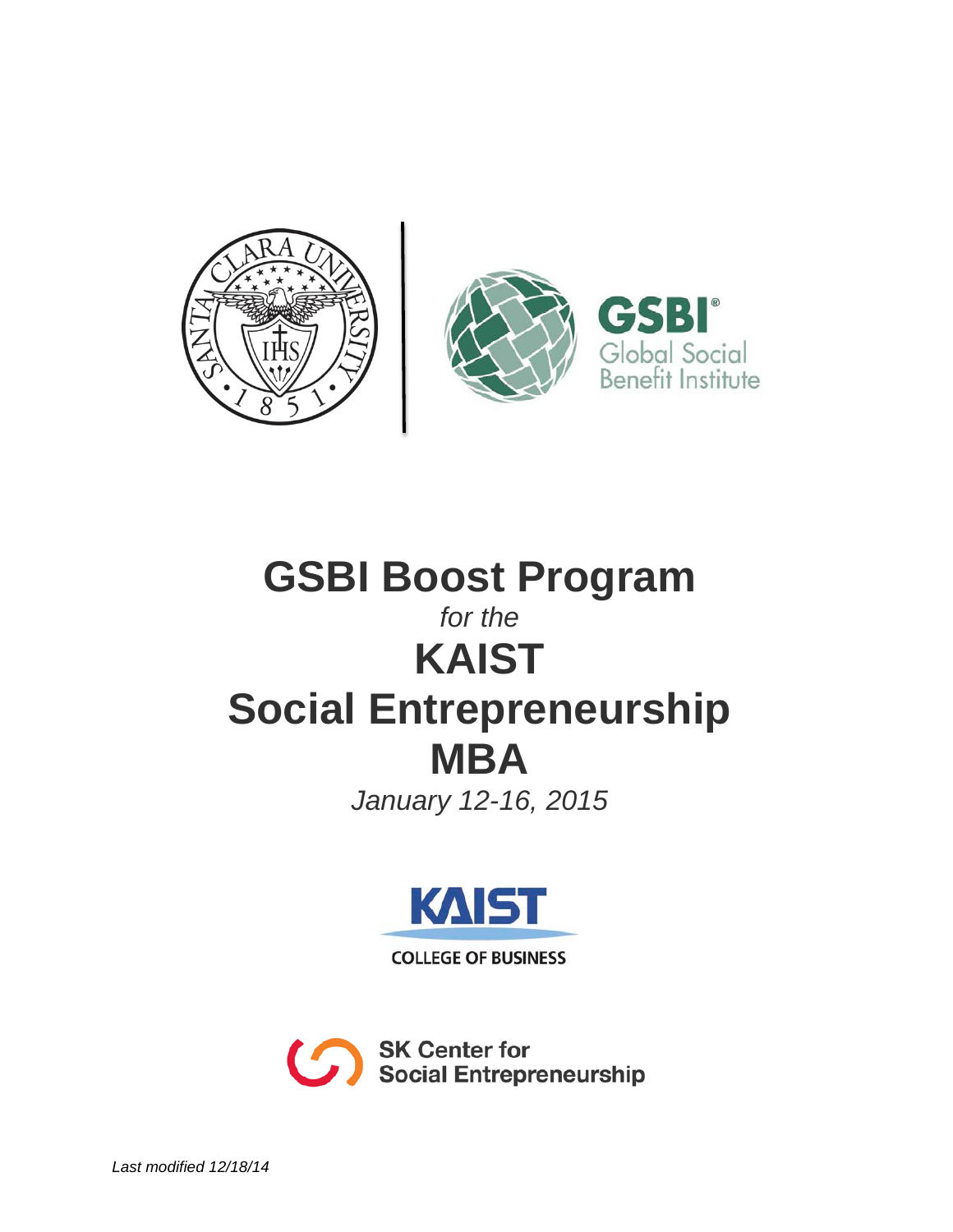

This document outlines the GSBI Boost program for **SK Center for Social Entrepreneurship at KAIST** student participants. The Global Social Benefit Institute is delivering the workshop in partnership with the Executive Development Center at Santa Clara University

### **About GSBI®**

GSBI believes innovation and entrepreneurship pave a path out of poverty. Social entrepreneurs embody innovation and entrepreneurship and are at the center of everything we do. We empower social entrepreneurs who empower a multitude of others.

We empower social entrepreneurs by pairing them with in-depth mentorship and provide a structured curriculum to strengthen their organization, non-profit or for-profit.

Based in the heart of Silicon Valley at Santa Clara University, we blend Silicon Valley entrepreneurship and an ethos of accompaniment to support social entrepreneurs around the world through their entire lifecycle.

GSBI has been running as a nonprofit based in Santa Clara University since 2003. Since then:

- Over 300 enterprises have completed GSBI programs
- The lives of nearly 107 million have been positively impacted by these enterprises
- 90% of GSBI alumni are still in business
- 40% of the enterprises are scaling, meaning that impact is growing in a financially sustainable manner. (This scaling rate is more than three times that of conventional for-profit ventures.)
- \$89 million of funding has been raised by enterprises post-GSBI programs

### **About Santa Clara University**

Santa Clara University, a comprehensive Jesuit, Catholic university located in California's Silicon Valley, offers its more than 8,000 students rigorous undergraduate curricula in arts and sciences, business, and engineering, plus master's, Ph.D., and law degrees. Distinguished nationally by the fourth-highest graduation rate among all U.S. master's universities, California's oldest operating higher-education institution demonstrates faith-inspired values of ethics and social justice.

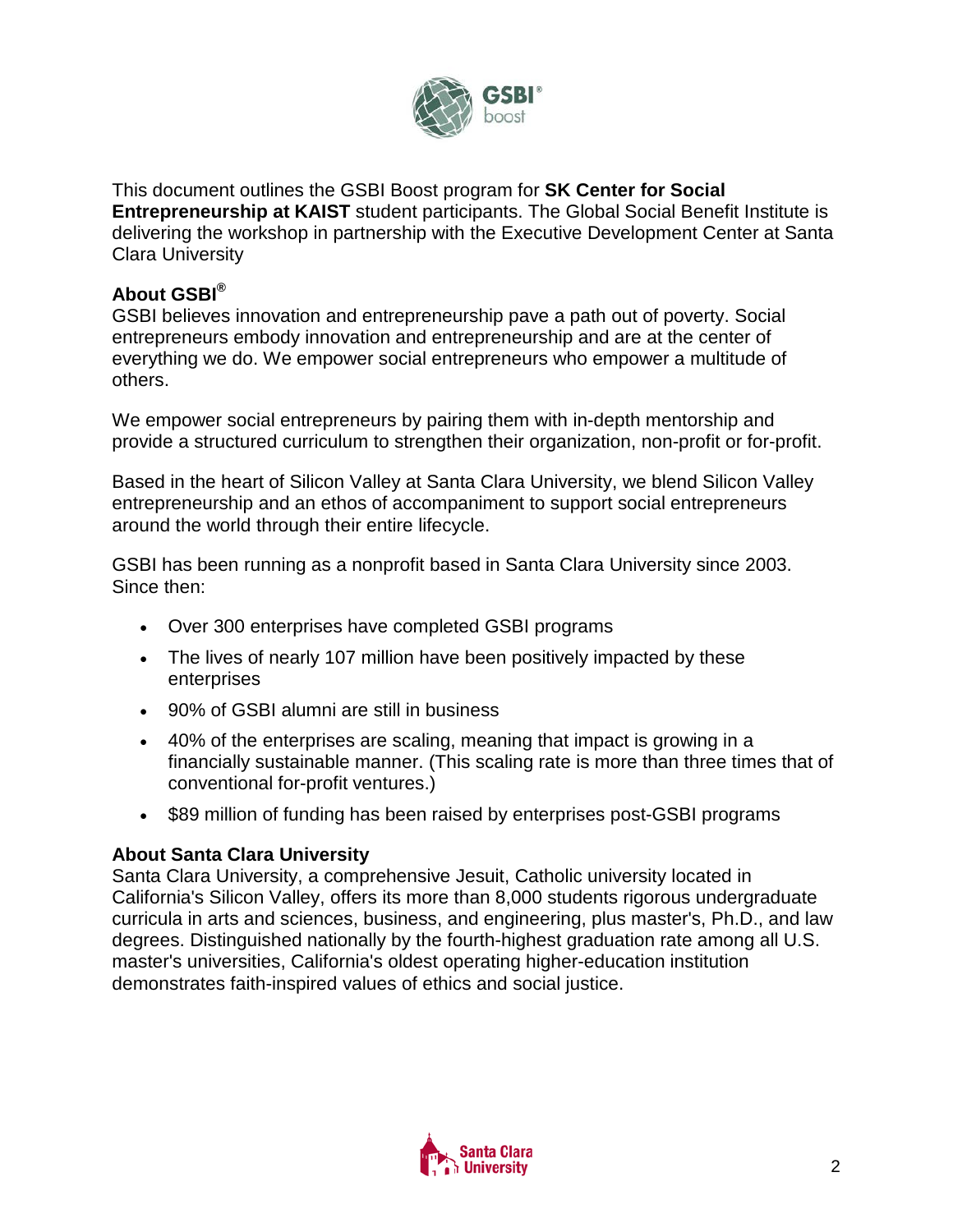

### **Overview**

#### **Pre-work**

"Pre-work" refers to the assignments to be completed by students before arriving at Santa Clara University. KAIST and GSBI will both manage elements of the pre-work, so that students are prepared to take full advantage of the GSBI Boost workshop.

KAIST will work with students to:

- Adapt their existing business plans into the GSBI Boost template
- Evaluate levels of English and work with GSBI to group students into 4 groups of 5 each, looking for similarities in the enterprises, but also ensuring that all groups have at least one person with strong spoken English
- Send the completed templates and other information to help GSBI assign mentors
- Practice English presentation skills

On *Thursday, January 8 at 9:00 AM KST, (Wednesday, Jan. 7 at 4:00 PM PST)* we will hold a 3-hour webinar to give an overview of the immersion program provide an opportunity for students to practice their pitches with senior GSBI staff Andy Lieberman, Cassandra Staff, and Steve White. The feedback provided by GSBI on these practice pitches will serve as the baseline evaluation for the Boost Workshop.

### **In-residence Session**

The program will begin on *Monday, January 12, 2015* and conclude on *Friday, January 16, 2015.*

This interactive workshop will enable early stage social entrepreneurs to strengthen their business plan as they learn and apply concepts of social enterprise business model development. In  $4 - 5$  hours of formal instruction each day, a series of  $90 - 120$ minute sessions will be presented that focuses on components of a business plan as described above. Best practices for social enterprise business plans will be discussed and the facilitators will assist participants in applying best practices to their business ideas.

The facilitators of the Business Plan Feedback Session will evaluate each participant's business plan as part of the session. This evaluation will be done using GSBI's assessment matrix and the assessment will be shared with KAIST and the participants.

A detailed agenda is outlined in the following pages.

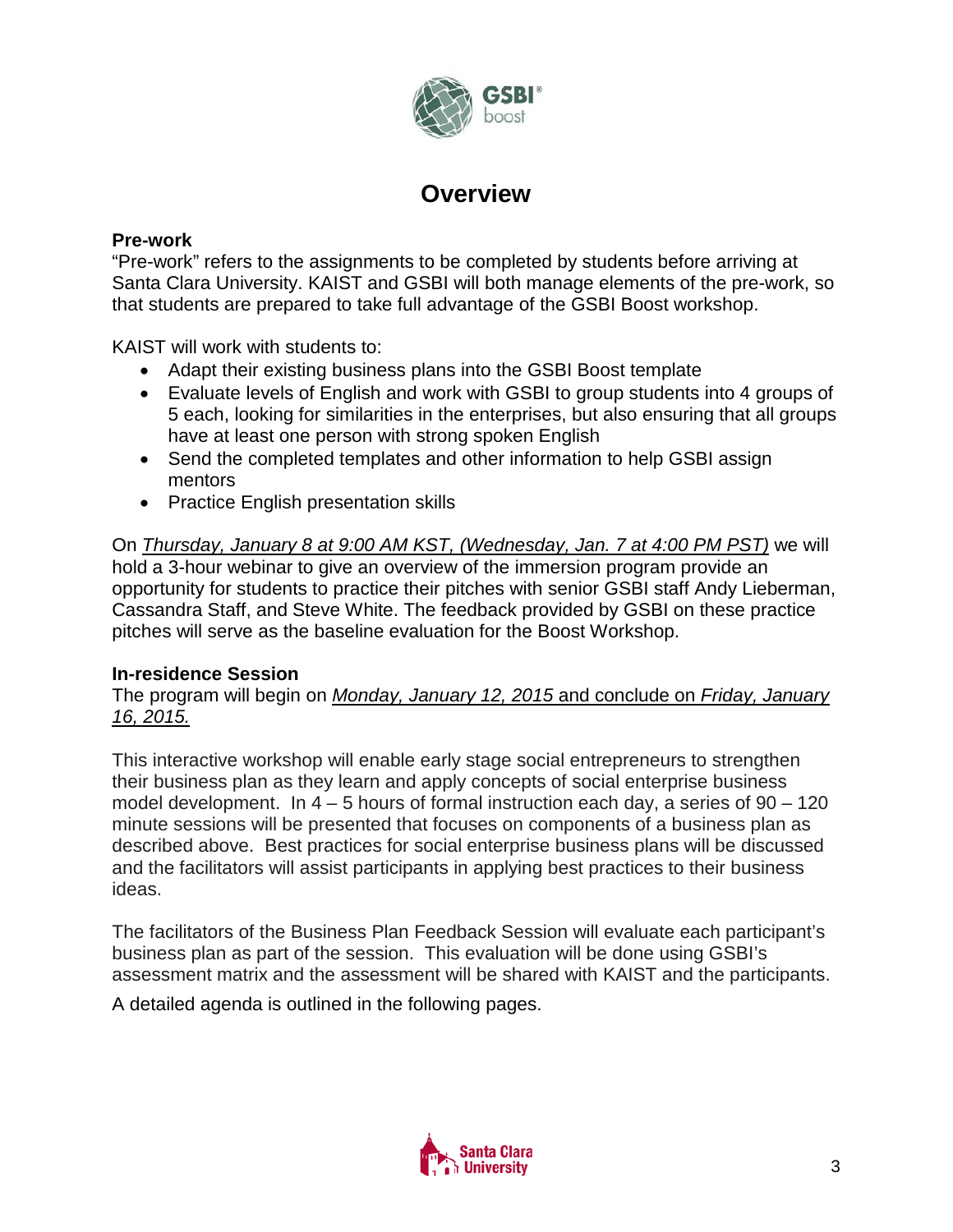

## **Monday, January 12**

| 8:00 AM   | <b>Breakfast</b>                                                                                                                                                                                                                                                            |
|-----------|-----------------------------------------------------------------------------------------------------------------------------------------------------------------------------------------------------------------------------------------------------------------------------|
| $9:00$ AM | <b>Orientation &amp; Introductions</b><br>Learn about Santa Clara University, the Global Social Benefit Institute, and what we will<br>be working on in the GSBI Boost workshop.                                                                                            |
|           | Cassandra Staff, Program Director, Global Social Benefit Institute<br>Larry Robertson, Ph.D., Associate Dean, Executive Development Center<br>Andy Lieberman, Director of New Programs, Global Social Benefit Institute                                                     |
| 10:00 AM  | <b>Introduction to Friday's Business Plan Presentations</b><br>The Boost modules all build towards the completion of a business plan outline, which will<br>be presented on Friday. We will review the presentation format, flow, and how you will be<br>evaluated.         |
|           | Andy Lieberman, Director of New Programs, Global Social Benefit Institute                                                                                                                                                                                                   |
| 11:00 AM  | <b>Boost Module 1: Social Impact Model</b><br>Mission and quick facts<br>Problem statement<br>Solution description<br>Impact and metrics summary                                                                                                                            |
|           | Andy Lieberman, Director of New Programs, Global Social Benefit Institute                                                                                                                                                                                                   |
| 12:00 PM  | Lunch                                                                                                                                                                                                                                                                       |
| 1:00 PM   | <b>Boost Module: Social Impact Model (continued)</b>                                                                                                                                                                                                                        |
| 2:00 PM   | Andy Lieberman, Director of New Programs, Global Social Benefit Institute                                                                                                                                                                                                   |
| 3:00 PM   | <b>Fireside Chat</b><br>Discussion with Dr. Unyoung (Ashley) Kim and Elizabeth Sweeny with the Frugal<br>Innovation Lab about the role of innovation and technology in solving social problems.<br>Dr. Unyoung (Ashley) Kim, Assistant Professor, Bioengineering Department |
|           | Elizabeth Sweeny, Director, Frugal Innovation Lab Programs and Partnerships                                                                                                                                                                                                 |
| 4:00 PM   | <b>Campus Tour</b><br>Explore Santa Clara University's 106-acre campus, rich in history and full of some of<br>Northern California's most beautiful flora.                                                                                                                  |
| 5:00 PM   | <b>Welcome Reception (Nobili Dining Room)</b><br>Enjoy wine and cheese with the Santa Clara University and GSBI community.                                                                                                                                                  |

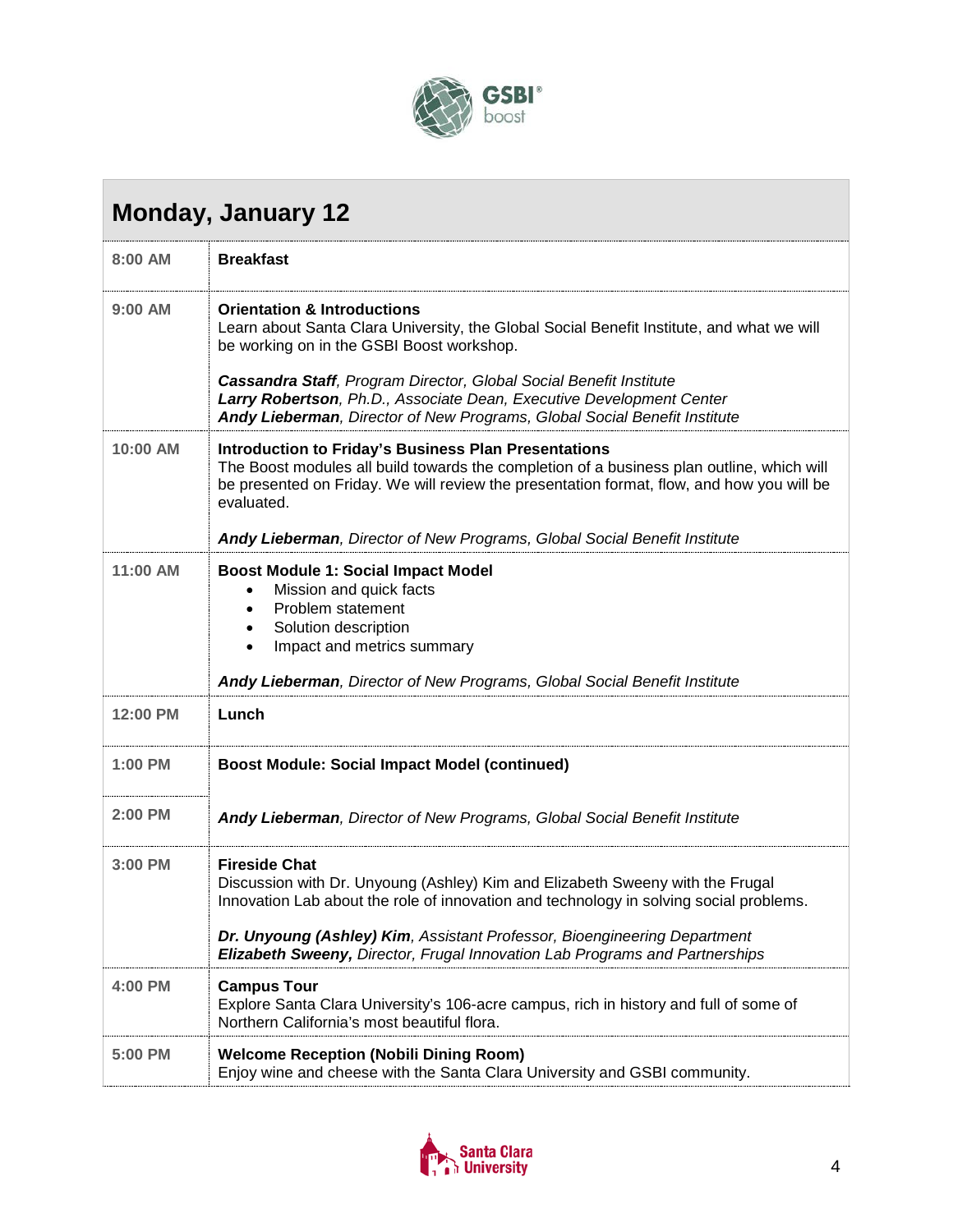

## **Tuesday, January 13**

| $8:00$ AM | <b>Breakfast</b>                                                                                                                                                                                                                                                                                                                                                                                                        |                                                                                 |
|-----------|-------------------------------------------------------------------------------------------------------------------------------------------------------------------------------------------------------------------------------------------------------------------------------------------------------------------------------------------------------------------------------------------------------------------------|---------------------------------------------------------------------------------|
| $9:00$ AM | Boost Module 2: Target Market & Value Proposition<br>Target market segmentation<br>Value proposition<br>Competitive advantage                                                                                                                                                                                                                                                                                           |                                                                                 |
| 10:00 AM  |                                                                                                                                                                                                                                                                                                                                                                                                                         |                                                                                 |
| 11:00 PM  | <b>Steve White, GSBI Mentor Network Director</b>                                                                                                                                                                                                                                                                                                                                                                        |                                                                                 |
| 12:00 PM  | Lunch                                                                                                                                                                                                                                                                                                                                                                                                                   | <b>KAIST Faculty and Staff and GSBI Staff</b><br><b>Only - Lunch Discussion</b> |
| 12:30 PM  | <b>Depart Santa Clara University</b>                                                                                                                                                                                                                                                                                                                                                                                    |                                                                                 |
| $1:00$ PM | Art in Action (3925 Bohannon Drive, Menlo Park, CA 94025)<br>Art in Action is a discipline-based, Common Core aligned, visual arts curriculum which<br>ignites students' creativity, communication, creative problem solving and critical thinking<br>skills. Since its inception over 30 years ago, nearly 300,000 K-8 students have<br>experienced the benefits and the joy of our comprehensive visual arts program. |                                                                                 |
| $2:00$ PM |                                                                                                                                                                                                                                                                                                                                                                                                                         |                                                                                 |
| $3:00$ PM | We will experience first-hand the art education curriculum that Art in Action provides to<br>schools around the world                                                                                                                                                                                                                                                                                                   |                                                                                 |
| 4:00 PM   | <b>Depart Art in Action</b>                                                                                                                                                                                                                                                                                                                                                                                             |                                                                                 |
| 5:00 PM   | <b>Return to Santa Clara University</b>                                                                                                                                                                                                                                                                                                                                                                                 |                                                                                 |

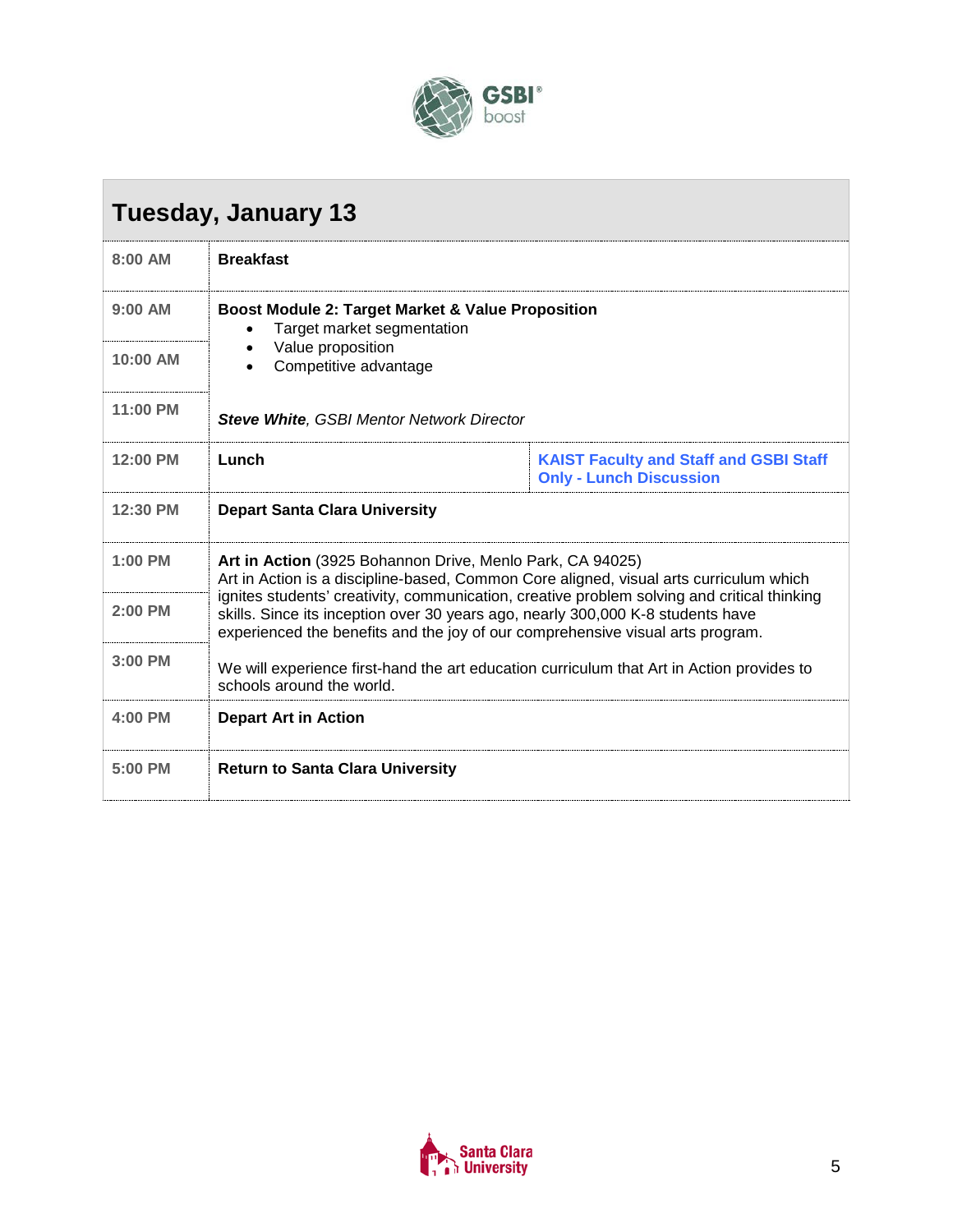

## **Wednesday, January 14**

| 8:00 AM    | <b>Breakfast</b>                                                                                                                                                                                                                                        |                                                                                   |
|------------|---------------------------------------------------------------------------------------------------------------------------------------------------------------------------------------------------------------------------------------------------------|-----------------------------------------------------------------------------------|
| $9:00$ AM  | Boost Module 3: Marketing, Sales, & Partnerships<br>Marketing strategy<br>Sales and distribution strategy<br>Key partnerships                                                                                                                           |                                                                                   |
| $10:00$ AM |                                                                                                                                                                                                                                                         |                                                                                   |
| 11:00 PM   | <b>Steve White, GSBI Mentor Network Director</b>                                                                                                                                                                                                        |                                                                                   |
| $11:30$ AM | Lunch                                                                                                                                                                                                                                                   | <b>KAIST Faculty and Staff and GSBI</b><br><b>Mentors Only - Lunch Discussion</b> |
| 12:30 PM   | <b>Boost Module 4: Financial Model</b><br>Value chain                                                                                                                                                                                                   |                                                                                   |
| $2:00$ PM  | Unit economics                                                                                                                                                                                                                                          |                                                                                   |
| $3:00$ PM  | <b>Andy Lieberman, Director of New Programs, Global Social Benefit Institute</b>                                                                                                                                                                        |                                                                                   |
| $4:00$ PM  | <b>Free time</b>                                                                                                                                                                                                                                        |                                                                                   |
| 5:00 PM    | <b>CEO Roundtable Dinner (Nobili Dining Room)</b><br>Small group discussions over dinner, facilitated by GSBI team members and invited<br>mentors, will provide students with practical ideas on how to solve challenges that the<br>participants face. |                                                                                   |
| 6:00 PM    |                                                                                                                                                                                                                                                         |                                                                                   |

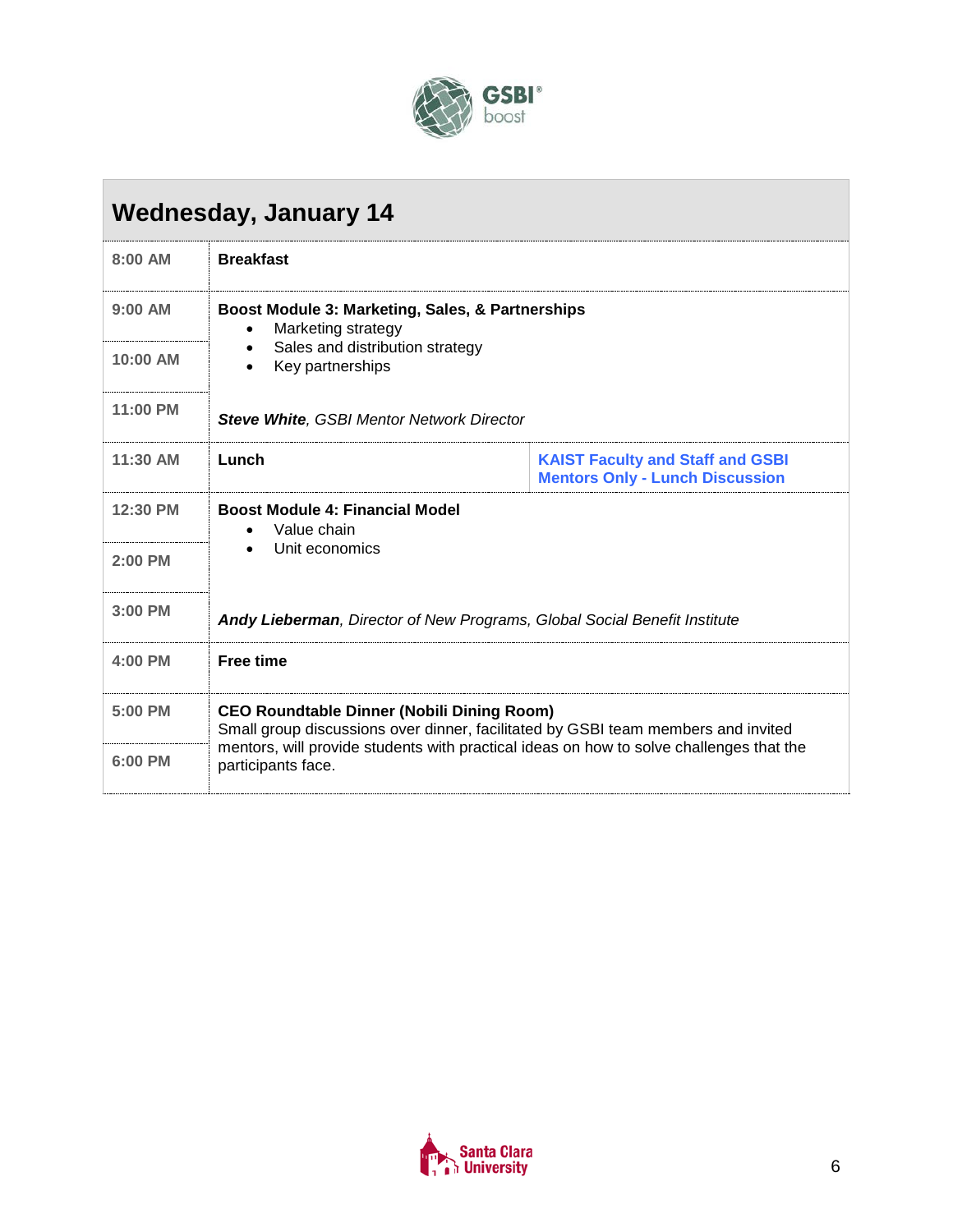

## **Thursday, January 15**

| 8:00 AM    | <b>Breakfast</b>                                                                                                                                                                                                                                                                                                                                                                                   |
|------------|----------------------------------------------------------------------------------------------------------------------------------------------------------------------------------------------------------------------------------------------------------------------------------------------------------------------------------------------------------------------------------------------------|
| $9:00$ AM  | <b>Boost Module 5: Growth Strategy</b><br>Growth plan<br>Capital requirements<br><b>Steve White, GSBI Mentor Network Director</b>                                                                                                                                                                                                                                                                  |
| $10:00$ AM |                                                                                                                                                                                                                                                                                                                                                                                                    |
| $11:00$ PM | <b>Final Presentation Preparation Time</b><br>Work on Friday's final presentation with mentor support                                                                                                                                                                                                                                                                                              |
| 12:00 PM   | <b>Working Lunch</b>                                                                                                                                                                                                                                                                                                                                                                               |
| $1:30$ PM  | <b>Depart Santa Clara University</b>                                                                                                                                                                                                                                                                                                                                                               |
| $2:30$ PM  | Visit to The Stride Center (1212 Broadway, 4th Floor, Oakland, CA)<br>The Stride Center is a non-profit social venture working to empower economic self-<br>sufficiency for individuals and communities in the San Francisco Bay Area. They are<br>harnessing the power of technology and the digital economy to help men, women and<br>families on the road to self-sufficiency and independence. |
| $3:30$ PM  |                                                                                                                                                                                                                                                                                                                                                                                                    |
| 4:30 PM    | <b>Depart The Stride Center</b>                                                                                                                                                                                                                                                                                                                                                                    |
| 5:30 PM    | <b>Return to Santa Clara University</b>                                                                                                                                                                                                                                                                                                                                                            |

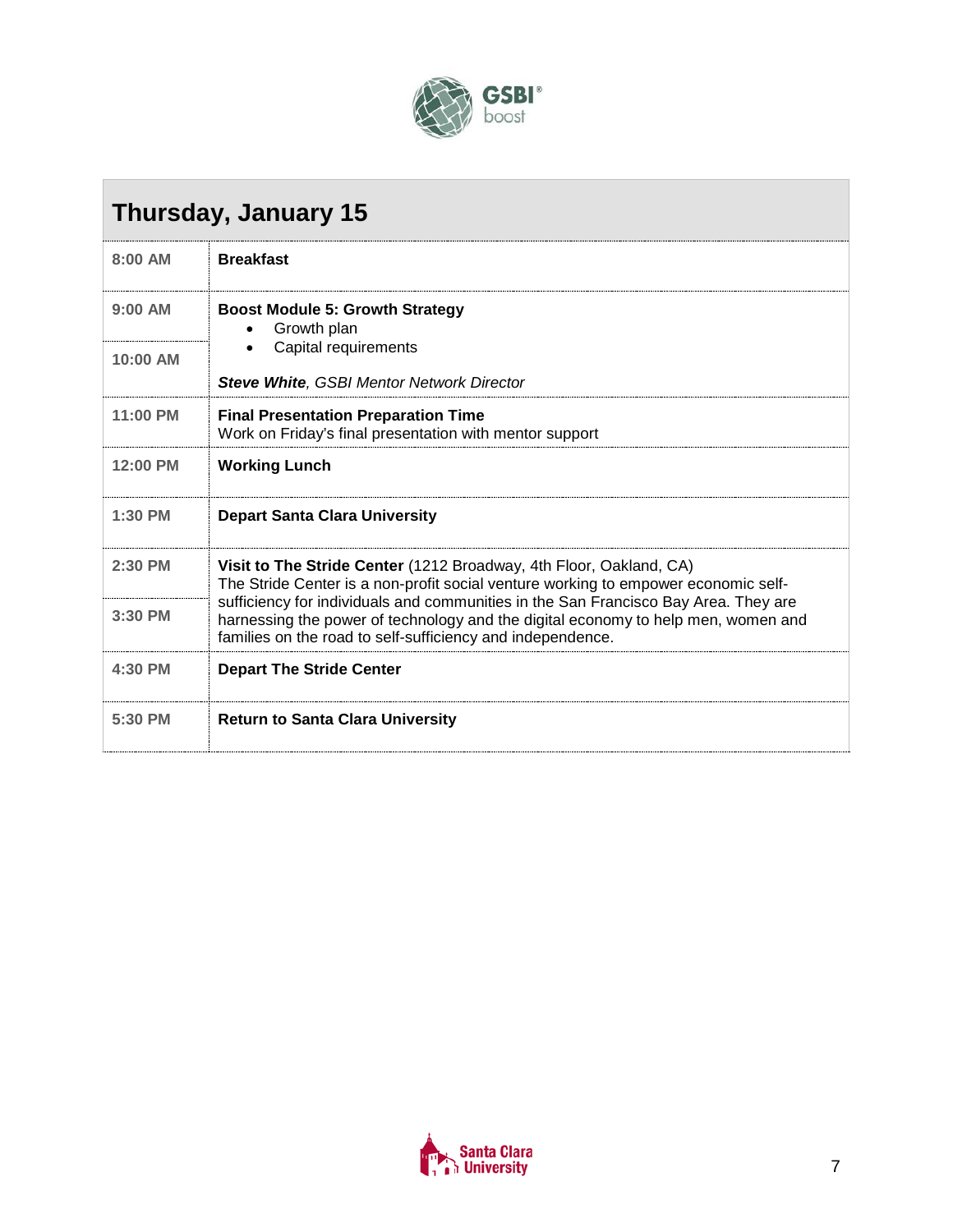

## **Friday, January 16**

| 8:00 AM   | <b>Breakfast</b>                                                                                                                                                                                                                                                                                                                                                                                                                                                                                                                 |  |
|-----------|----------------------------------------------------------------------------------------------------------------------------------------------------------------------------------------------------------------------------------------------------------------------------------------------------------------------------------------------------------------------------------------------------------------------------------------------------------------------------------------------------------------------------------|--|
| $9:00$ AM | <b>Business Plan Feedback and Evaluation Sessions</b><br>In this final working session, the participants will be divided into working groups and each<br>will present the refined business model that has been developed during the week. The<br>other participants and invited panelists provide in-depth, constructive feedback on each<br>plan. The outcome of this session will enable participants to evaluate the strengths of their<br>plans and identify areas for further refinement upon return to Korea.              |  |
| 10:00 AM  |                                                                                                                                                                                                                                                                                                                                                                                                                                                                                                                                  |  |
| 11:00 PM  |                                                                                                                                                                                                                                                                                                                                                                                                                                                                                                                                  |  |
|           | Each student will have approximately 15 minutes to present followed by 15 minutes of<br>feedback by panelists. Panelists will also provide written evaluations of the presentation<br>and business. A note-taker will be designated to each room to capture the feedback<br>provided.                                                                                                                                                                                                                                            |  |
|           | Students will be evaluated on their ability to:<br>Demonstrate their understanding of the context of the problem being solved and<br>$\bullet$<br>the other organizations addressing the same or similar issues<br>Provide the audience with a practical understanding of how the solution works, the<br>$\bullet$<br>impact it has, and the current stage of the enterprise<br>Show that they have a viable and scalable financial model<br>Close with an "investment ask" that is consistent with the rest of the presentation |  |
|           | Room 108<br>Group A: Bravono Co., Addonation, Bibimbap Backpackers, Midam Scholarship, 000GAN<br>Panelists: Andy Lieberman, John O'Keefe, Mike White                                                                                                                                                                                                                                                                                                                                                                             |  |
|           | <b>Room 125</b><br>Group B: de.view, Storycookers, ICON:NECT, BLB research lab.<br>Panelists: Steve White, Barbara Krause, Bret Waters                                                                                                                                                                                                                                                                                                                                                                                           |  |
|           | <b>Room 201</b><br>Group C: WIMPLE, JeongYeon SEO, little unification, Elim care education<br>Panelists: Michael Wray, Jose Flahaux, Sriram Sundararajan                                                                                                                                                                                                                                                                                                                                                                         |  |
|           | <b>Room 301</b><br>Group D: Creatrip, Ripple, Social Innovation Fund, Skyseed, Jichanggong<br>Panelists: Tracy Weatherby, Alex Limbris, Mark Weiner                                                                                                                                                                                                                                                                                                                                                                              |  |
| 12:00 PM  | Lunch                                                                                                                                                                                                                                                                                                                                                                                                                                                                                                                            |  |